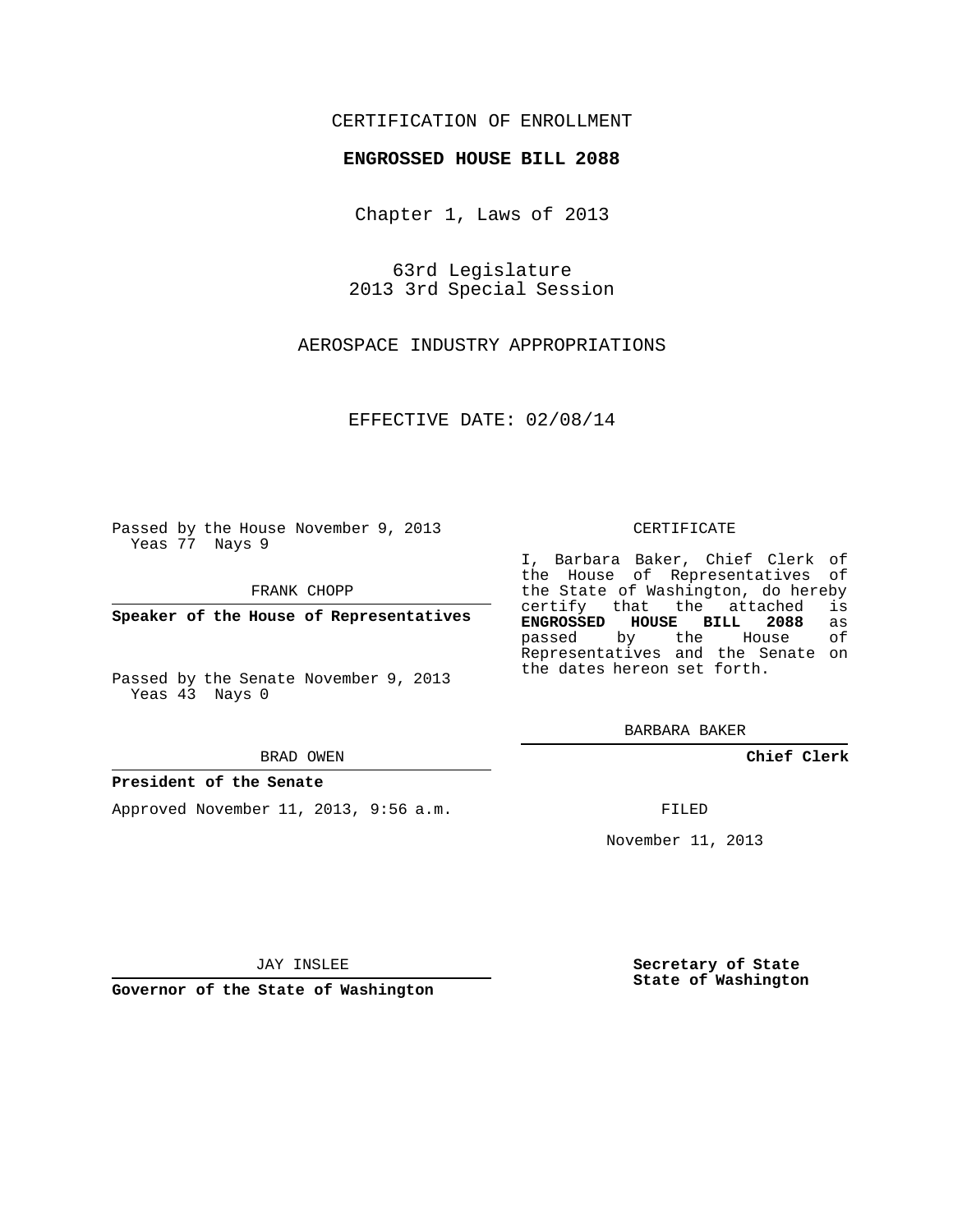### **ENGROSSED HOUSE BILL 2088** \_\_\_\_\_\_\_\_\_\_\_\_\_\_\_\_\_\_\_\_\_\_\_\_\_\_\_\_\_\_\_\_\_\_\_\_\_\_\_\_\_\_\_\_\_

\_\_\_\_\_\_\_\_\_\_\_\_\_\_\_\_\_\_\_\_\_\_\_\_\_\_\_\_\_\_\_\_\_\_\_\_\_\_\_\_\_\_\_\_\_

Passed Legislature - 2013 3rd Special Session

**State of Washington 63rd Legislature 2013 3rd Special Session**

**By** Representatives Sells, Seaquist, Senn, and Morrell; by request of Governor Inslee

Prefiled 11/06/13. Read first time 11/07/13. Referred to Committee on Appropriations.

 AN ACT Relating to appropriations specifically for activities related to the aerospace industry for permitting and training, including program development, staff, facilities, and equipment; adding new sections to 2013 2nd sp.s. c 4 (uncodified); adding new sections to 2013 2nd sp.s. c 19 (uncodified); and making appropriations.

BE IT ENACTED BY THE LEGISLATURE OF THE STATE OF WASHINGTON:

 NEW SECTION. **Sec. 1.** A new section is added to 2013 2nd sp.s. c 4 (uncodified) to read as follows:

**FOR THE STATE BOARD FOR COMMUNITY AND TECHNICAL COLLEGES**

General Fund--State Appropriation (FY 2015) . . . . . . . . \$8,500,000

 The appropriation in this section is subject to the following conditions and limitations:

 (1) \$8,000,000 of the general fund--state appropriation for fiscal year 2015 is provided solely for increasing high demand aerospace enrollments by an additional one thousand full-time equivalent students for the 2014-15 academic year in programs and at sites recommended by the Washington aerospace and advanced manufacturing pipeline advisory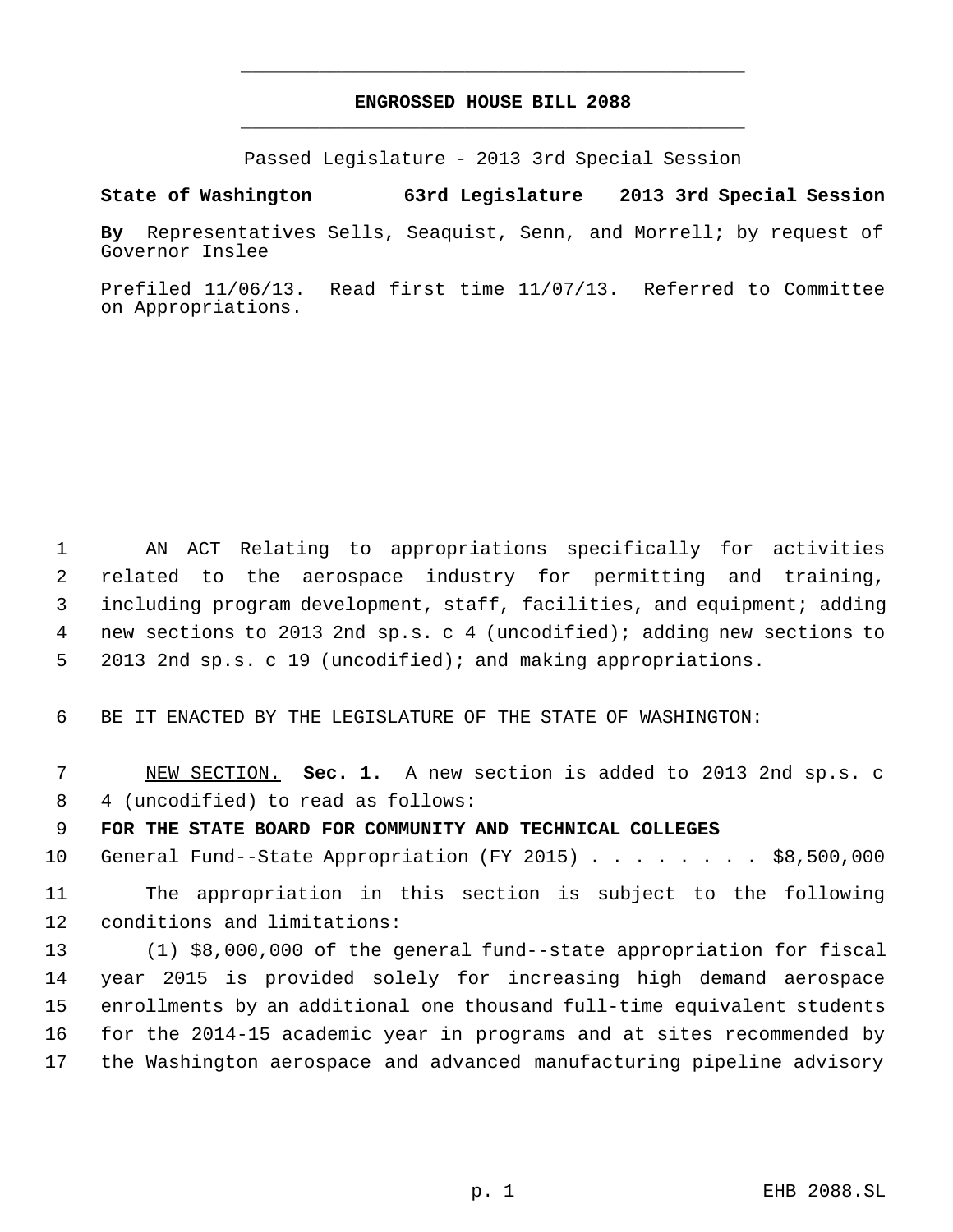committee or its successor committee. It is the intent of the legislature for funding to be ongoing or until there is no longer a demonstrated need.

 (2) \$500,000 of the general fund--state appropriation for fiscal year 2015 is provided solely for developing a fabrication composite wing incumbent worker training program to be housed at the Washington aerospace training and research center. It is the intent of the legislature for development and planning funds to continue in fiscal year 2016 and for the training program to serve incumbent workers starting with the 2015-16 academic year.

 NEW SECTION. **Sec. 2.** A new section is added to 2013 2nd sp.s. c 4 (uncodified) to read as follows:

**FOR THE DEPARTMENT OF COMMERCE**

|    | 14 General Fund--State Appropriation (FY 2014) \$750,000   |  |  |  |  |  |  |
|----|------------------------------------------------------------|--|--|--|--|--|--|
|    | 15 General Fund--State Appropriation (FY 2015) \$1,250,000 |  |  |  |  |  |  |
| 16 | TOTAL APPROPRIATION $\cdots$ \$2,000,000                   |  |  |  |  |  |  |

 The appropriations in this section are subject to the following conditions and limitations: The appropriations in this section are provided solely for the department of commerce local government and infrastructure division to provide grants to local governments to assist a county or city in paying for the cost of preparing an environmental analysis that advances environmental permitting activities in and around current and future large manufacturing sites for aerospace and other key economic growth centers.

 NEW SECTION. **Sec. 3.** A new section is added to 2013 2nd sp.s. c 19 (uncodified) to read as follows:

# **FOR THE DEPARTMENT OF COMMERCE**

Renton Aerospace Training Center Construction (92000151)

 The appropriation in this section is subject to the following conditions and limitations: The appropriation in this section is provided solely for construction of the Renton aerospace training center. This funding is in addition to funding provided in section 1077, chapter 19, Laws of 2013 2nd sp. sess. (uncodified).

Appropriation:

State Building Construction Account--State . . . . . . . \$5,000,000